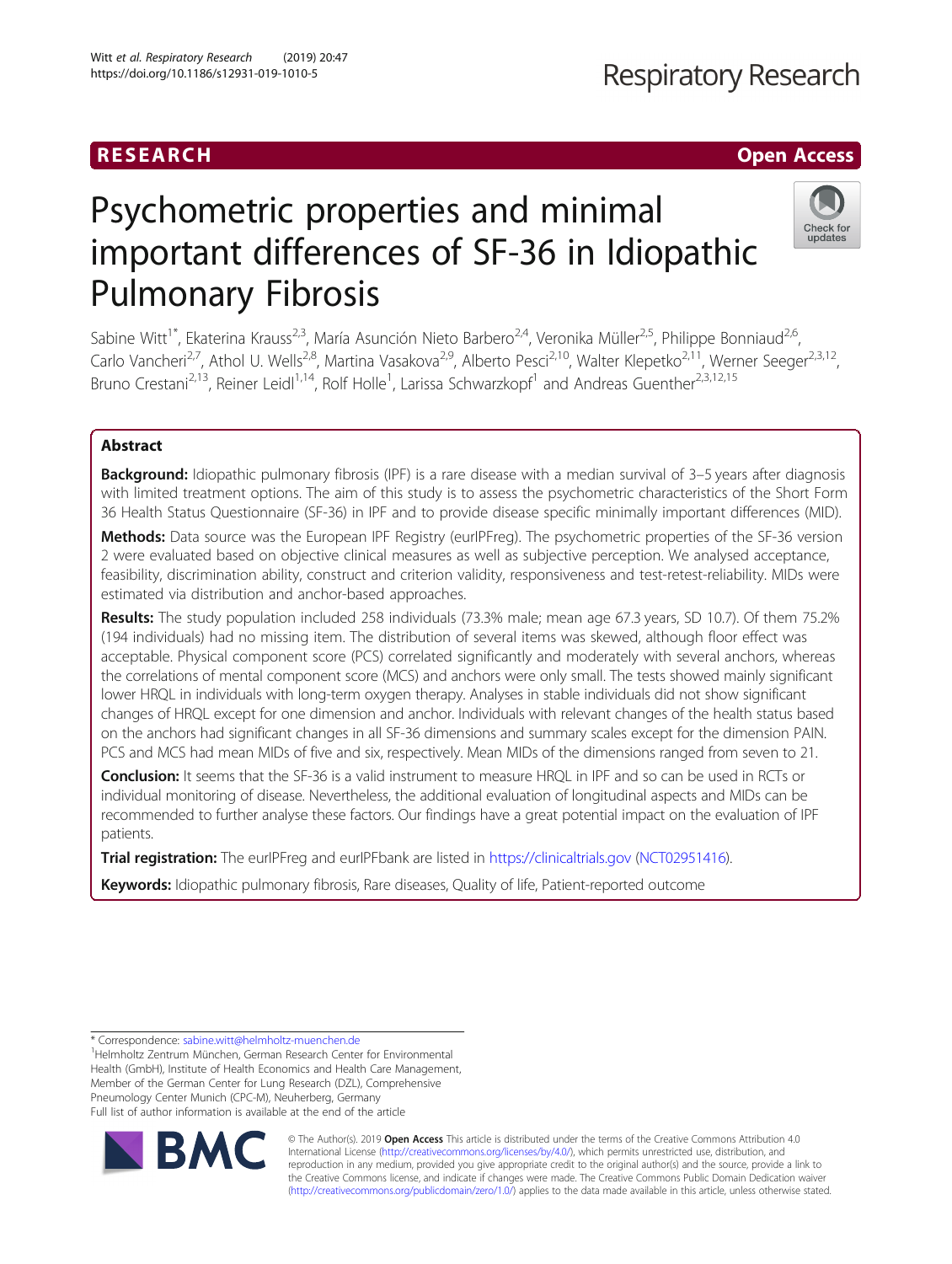#### Background

Idiopathic pulmonary fibrosis (IPF) is a rare disease with a median survival of 3–5 years after diagnosis [\[1\]](#page-9-0). Current treatment options as pirfenidone and nintedanib are still limited in respect to prolonging life [[2](#page-9-0)]. Mortality alone does not appear to be a sufficient clinical endpoint regarding patients' outcomes [\[1,](#page-9-0) [3](#page-9-0)–[5\]](#page-9-0). Thus, health-related quality of life  $(HROL)$  as a patient-reported outcome gains relevance  $[6]$  $[6]$ . Existing HRQOL instruments are not yet sufficiently validated as clinically meaningful endpoints in IPF [[7](#page-9-0)–[9\]](#page-9-0). Therefore, the utilisation of validated HRQL instruments is strongly recommended for marketing-authorisation application of novel treatments [\[10](#page-9-0), [11](#page-9-0)].

The Short Form 36 Health Status Questionnaire (SF-36) is a generic instrument [\[12\]](#page-9-0) which is frequently used in clinical trials in IPF as a secondary endpoint [\[13](#page-9-0)–[15](#page-9-0)]. Generic HRQOL instruments are designed to measure overall health states and allow comparisons across patients with different diseases and the general population. Evaluating the validity of these generic instruments in specific diseases is indispensable and is also needed for the SF-36 in IPF [[9](#page-9-0)]. Currently, two studies provide psychometric characteristics of the SF-36 in IPF based on longitudinal data  $[16, 17]$  $[16, 17]$  $[16, 17]$  $[16, 17]$ . It is our knowledge that only these studies analysed if the SF-36 can detect changes or stability over time of HRQL, which is essential as an endpoint in clinical trials. Tomioka et al. used observational data of a single outpatient centre in Japan [[16](#page-9-0)]. The analysis of Swigris et al. was based on international multicentre-data, which were part of the randomised clinical trial BUILD-1. Thus, the study population was subject to numerous inclusion and exclusion criteria [[17](#page-9-0), [18\]](#page-9-0). Hence, the external validity of the results of both studies might be reduced. Belkin et al. proposed additional research should take place before a broad implementation of the SF-36 [\[8](#page-9-0)]. Moreover, only Swigris et al. provide disease specific minimally important differences (MID), which are obligatory to evaluate changes in QOL over time [[17](#page-9-0), [19](#page-9-0)]. Therefore, patients would benefit from further longitudinal analysis based on multicentre-data and in a real-world setting.

The aim of this study was (1) to assess the psychometric characteristics of the SF-36 in IPF (acceptance and feasibility; discrimination ability; construct and criterion validity, and internal consistency; responsiveness and test-retest- reliability). Furthermore, we intended (2) to evaluate disease specific MIDs, using data from a comprehensive European registry, which provides real-world data from patients in different disease stages and ethnical backgrounds.

#### Materials and methods

#### Data and participants

Data source was the European IPF Registry (eurIPFreg), one of Europe's leading IPF longitudinal databases with nine participating countries and eleven study centres [[20\]](#page-9-0). Both, eurIPFreg and eurIPFbank (biobank of eurIP-Freg) have been reviewed and received positive votes from institutional review boards in Germany (e.g. Ethics Committee of Justus-Liebig-University of Giessen; 111/ 08), France, Italy, Austria, Spain, Czech Republic, Hungary and the UK. The research was conducted strictly according to the principles of the Declaration of Helsinki. The eurIPFreg and eurIPFbank are listed in [ClinicalTrials.gov](http://clinicaltrials.gov) (NCT02951416). Patients were included into the registry starting November 2009. The datasets generated and investigated during the current study are not publicly available due to registry regulations, but are available from the corresponding author on reasonable request and agreement of the Principle Investigators of the eurIPFreg.

Patients' data were collected by standardised questionnaires for physicians and patients at baseline and follow-up visits with intervals of three to six months, considering individual necessity and practical issues. Interim documentation in case of unscheduled visits was possible. The collected data was comprehensive and included besides clinical measurements and demographic data, also patient-self-reported instruments [[21\]](#page-9-0).

The study population was comprised of incident and prevalent IPF patients. There were following exclusion criteria: subjects without information of sex and age, absence of IPF diagnosis validated by a multidisciplinary team, missing lung function test at baseline, absent or incomplete information on SF-36 items (more than 50% missing values within each dimension) [\[22](#page-9-0)]. In case of missing date of filling out the questionnaires or medical examinations, we used the predefined follow-up date.

#### HRQL instrument

The SF-36 version 2 was used [\[22\]](#page-9-0). It contains 36 items categorised into 8 dimensions (vitality (VITAL), physical functioning (PFI), bodily pain (PAIN), general health perceptions (GHP), physical role functioning (ROLPH), emotional role functioning (ROLEM), social role functioning (SO-CIAL), mental health (MHI)) and a physical as well as a mental component score (PCS and MCS), which can be calculated for individuals providing all dimensions. The dimensions range from zero to 100; higher values imply higher functional health and well-being. The PCS and MCS are adjusted to normal distribution (mean equal 50, standard deviation (SD) equal 10) with higher values for better functional health and well-being. Scores were calculated based on German scoring system to provide comparability since the majority of considered patients were Germans [\[23\]](#page-9-0).

#### Anchors

For purposes of examining the validity of the SF-36 in IPF, we used the following anchors at baseline and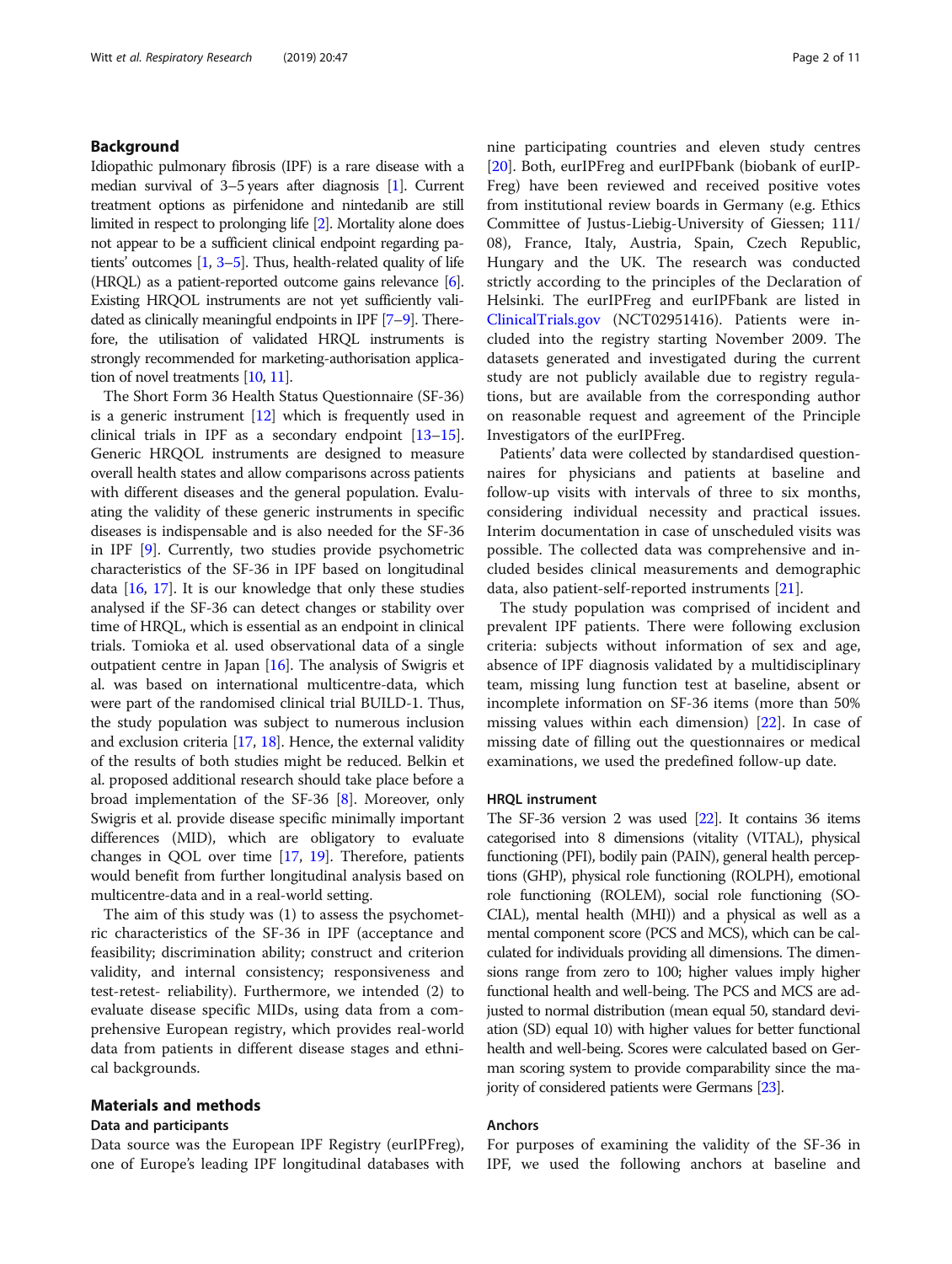follow-up: 6 min walking distance (6MWD) [[24](#page-9-0)–[26](#page-9-0)], percent of the predicted value of forced vital capacity (FVC % pred) (based on Global Lungs Initiative (GLI) equations), percent of predicted value of carbon monoxide diffusion capacity of the lung (corrected for haemoglobin, and if not available uncorrected values (DLCO % pred)), and also modified New York Heart Association Classification (NYHA) grade, evaluated by the physician (I-IV, the higher the more impaired) [\[27](#page-9-0)],

Baseline Dyspnoea Index (BDI) (scale 0–12, the lower the more impaired) (baseline only) and Transitional Dyspnoea Index (TDI) (scale − 9 to 9, the lower the more impaired) (follow-up only) [\[28](#page-10-0)], long-term oxygen therapy (LTOT) (baseline only), Modified Medical Research Council (mMRC) Dyspnea Scale (1–5, the higher the more impaired) (baseline only) [\[29\]](#page-10-0), and an item of the SF-36 which indicates perceived change in health during the previous year (follow-ups only). This SF-36 item was not included in any of the dimensions and component scores [\[12](#page-9-0), [22](#page-9-0)].

#### Cross-sectional analysis

The SF-36 value was not captured during the first visit in all cases. Therefore, in this study we defined baseline as the date of the first filled in SF-36. Additionally, not all examinations were performed at each visit and we therefore decided to accept anchors within a timeframe of plus/minus 45 days around the first visit filled in SF-36. The time frame of 45 days was chosen because frequently, the date was only given as month/year and we needed to set the day to the 15th. Since the SF-36 considers the health status of the last 4 weeks and in some cases the exact date of examination was set to the mid of month, we decided to use 45 days as the maximum interval between anchors and SF-36.

#### Acceptance and feasibility

To assess acceptance and feasibility we examined the frequency of missing responses to items. As there might be some differences in specific populations, we searched for a possible influence of age, gender and severity of disease (estimated by DLCO % pred, FVC % pred, 6MWD) on the frequency of missing items via Pearson and Spearman correlation for metric and categorical variables, respectively.

#### Discrimination ability

Ceiling and floor effects in single items were examined as a possible indicator of an insufficient discrimination ability.

#### Construct and criterion validity, and internal consistency

The construct validity of the domains and summary measures was checked for individuals with and without LTOT via Wilcoxon-Mann-Whitney test to consider possible non-normal distribution. We assumed that individuals with LTOT have a lower HRQOL than individuals without [\[30](#page-10-0)].

The criterion validity of the domains and summary measures was evaluated via Pearson correlation in case of metric anchors and Spearman correlation in case of ordinal anchors. A better health status and thus better values of the anchors should implicate higher HRQL and vice versa. Strength of correlation was categorized according to Cohen in great (greater than 0.5), moderate  $(0.3-0.5)$ , small  $(0.1-0.3)$ , and trivial (less than 0.1) [\[31](#page-10-0)]. Internal consistency was assessed with Cronbach's alpha for the domains and summary scores of the SF-36.

#### Longitudinal analysis

Considering the flexible intervals between the visits, the time frame between baseline and follow-up could not be defined a priori. As the SF-36 evaluates the HRQOL of the last four weeks, the interval between baseline and follow up needed to be of at least 28 days, except the SF-36 change item which has a time horizon of one year, here we considered only follow-ups with an interval of 300 to 450 days.

Consistent with the baseline procedure, the follow-up anchors were selected within a time frame of plus/minus 45 days around a filled in SF-36 form. For this purpose, we used a stepwise approach to find the nearest anchor around the SF-36 measurement and excluded matched anchors before we started the next search. An anchor examination was never used for two SF-36 measurements. The number of follow up visits with documented HRQOL and anchors varied and could possibly be more than one. In order to improve the power of these analyses, we decided to use the first and last observation per anchor and individual, provided their health status (improved vs. baseline, deteriorated vs. baseline, same as baseline) varied between these two observations. For example, if the health status was initially stable but deteriorated afterwards, we used both events in different groups and therefore different analyses. Considering an individual twice in one group (e.g. deterioration) would have lead to a bias. In this case, we considered only the last measurement of the respective anchor. For TDI we used only one observation, which was plus/minus 45 days around a filledin SF-36 compared to the preceding SF-36 as the instrument measures the change between two visits.

#### Responsiveness and test-retest- reliability

For assessing responsiveness and test-retest-reliability the individuals were categorized depending on whether their health status and thus their anchors changed during the follow-up or not. We defined variations with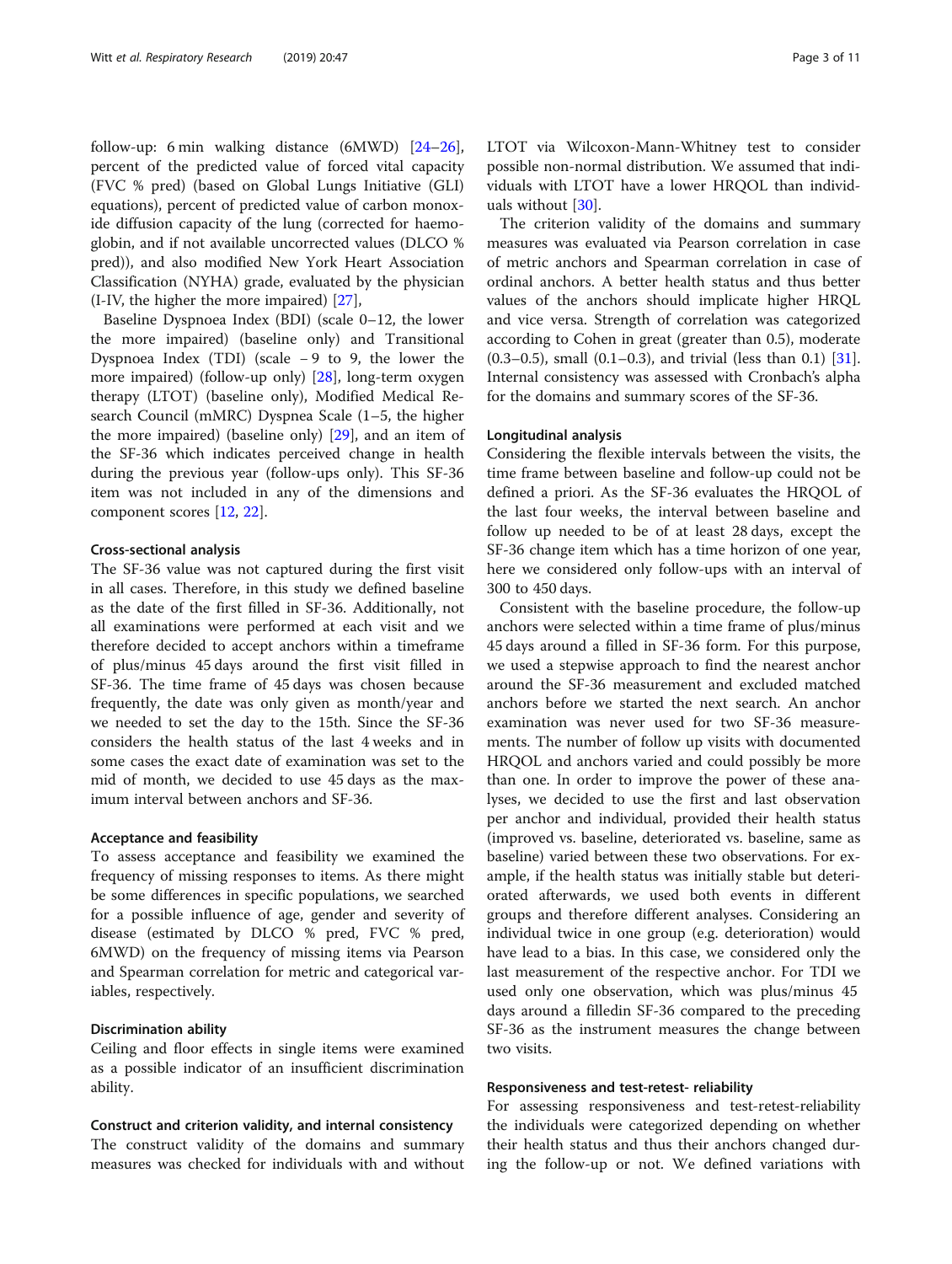more than the MID of the anchor as improvement and deterioration, respectively. If the shift from baseline to follow up was less than the MID, we defined the anchor as unchanged. We defined the following MIDs for the changes of the anchors:  $6MWD \geq 30 \text{ m}$  [\[32](#page-10-0)–[34](#page-10-0)], FVC % pred ≥10%, and DLCO % pred ≥15% [[35\]](#page-10-0), TDI =1 [[28](#page-10-0), [36\]](#page-10-0), modified NYHA score  $\geq 1$  [\[37](#page-10-0)]. If the anchor is stable, there should not be a significant difference in the SF-36 between baseline and follow up (test-retest-reliability). The responsiveness was tested by comparing baseline and follow up values of the SF-36 for improved and deteriorated anchors separately. A relevant change of the anchors should implicate a significant shift of HRQL. We used Wilcoxon signed-rank test in case to consider possible non-normal distribution of differences and possible small numbers of observations within the anchors per group.

#### Minimal important difference (MID)

The MIDs of the summary scores and the dimensions were estimated anchor- and distribution-based. To obtain distribution-based MIDs we used half standard deviation (SD) of baseline values of normally distributed domains [\[38](#page-10-0), [39\]](#page-10-0). Normality was evaluated by visual inspection [[38,](#page-10-0) [39\]](#page-10-0).

For anchor-based MIDs, only anchors providing a correlation ≥0.3 at baseline to ensure sufficient relationships were considered [\[31](#page-10-0), [39\]](#page-10-0). MIDs were estimated via linking, which are unaffected by the degree of correlation [[40\]](#page-10-0). Therefore, the MID of the anchor was multiplied by the quotient of the baseline SD of the HRQL domain and the baseline SD of the anchor.

$$
MID_{HRQL} = MID_{anchor} \times (SD_{HRQL}/SD_{anchor})
$$

As only metric anchor provide meaningful SD, categorical anchors needed to be excluded and only following metric anchors were used: 6MWD, FVC % pred, and DLCO % pred.The mean of distribution- and anchor-based MIDs (if normally distributed and anchor correlated significantly and  $r \geq 0.3$ ) was calculated to provide an overall estimate of the specific MID. Additionally, the mean of the distribution-based MID with the MID of the anchor with the highest correlation was provided.

#### Sensitivity analysis

To detect possible bias we tested a possible influence of study sites on HRQL, adjusted for age, gender, DLCO % pred, FVC % pred and 6MWD.

All statistical analyses were performed using SAS software (version 9.3,©2002–2010 by SAS Institute Inc., Cary, NC, USA).

#### Results

#### Cross-sectional analysis

Out of 528 IPF patients, we excluded 139 patients as they had no SF-36 and one individual who had only answered one question. From the resulting 388 patients we excluded three individuals without information on gender and six individuals without date of birth. From the remaining 379 individuals, there was no FVC measurement around the first SF-36 in 121 cases. That does not mean there was no FVC measurement at all, but not within 45 days around the first SF-36. The study population included 258 individuals (73.3% male) with a mean age of 67.3 years (SD 10.7) and on average 2.6 years since first diagnosis (SD 2.8). In spite of a tolerance, a period of plus/minus 45 days between SF-36 and anchor, it was not possible to provide all anchors for each patient. HRQL presented in MCS and PCS was considerably reduced compared with norm values (mean 45.3, SD 11.8 and mean 34.6, SD 10.5 versus mean 50.0, SD 10.0) (Table [1](#page-4-0)). Except for ROLEM and ROLPH all HRQL measures were normally distributed based on visual validation.

#### Acceptance and feasibility

Regarding single items, 75.2% (194 individuals) had no missing item in the SF-36, 21.3% ( $n = 55$ ) one to ten and 3.5%  $(n = 9)$  eleven to 28 missing items. The number of missing items and age  $(r = 0.13, p = 0.03)$  correlated significantly. Gender as well as severity of disease were of no significant influence. A graphic representation on item level can be found in the Additional file [1](#page-8-0) Figure S1. Within the dimensions, the percentage of completely answered items ranged from 93.0% (ROLEM) to 95.7% (PAIN) (Table [2](#page-5-0)).

#### Discrimination ability

The distributions of several items were skewed, six had a tendency of more than 60% towards the worst answer category: ROLPH 1–4 (67.9, 74.3, 69.1 and 69.1%) and PFI 1 (78.9%) and 4 (65.6%). Almost half of the study population rejected (answer: 'definitely false') that their 'health is excellent' (45.8%, item 5 of GHP, possible answers: definitely true; mostly true; don't know; mostly false; definitely false) (Additional file [2](#page-8-0) Figure S2).

#### Construct and criterion validity, and internal consistency

PCS correlated significantly and moderately with several anchors whereas MCS did not correlate with any anchor with  $r \geq 0.3$ . ROLEM, MHI and PAIN did not reach moderate or high correlations either. Other dimensions correlated significantly with particular anchors on a moderate to high level (Table [3\)](#page-5-0). The tests showed significant lower HRQL in individuals with LTOT except for MCS, MHI, and PAIN (Table [4](#page-6-0)). Cronbach's alpha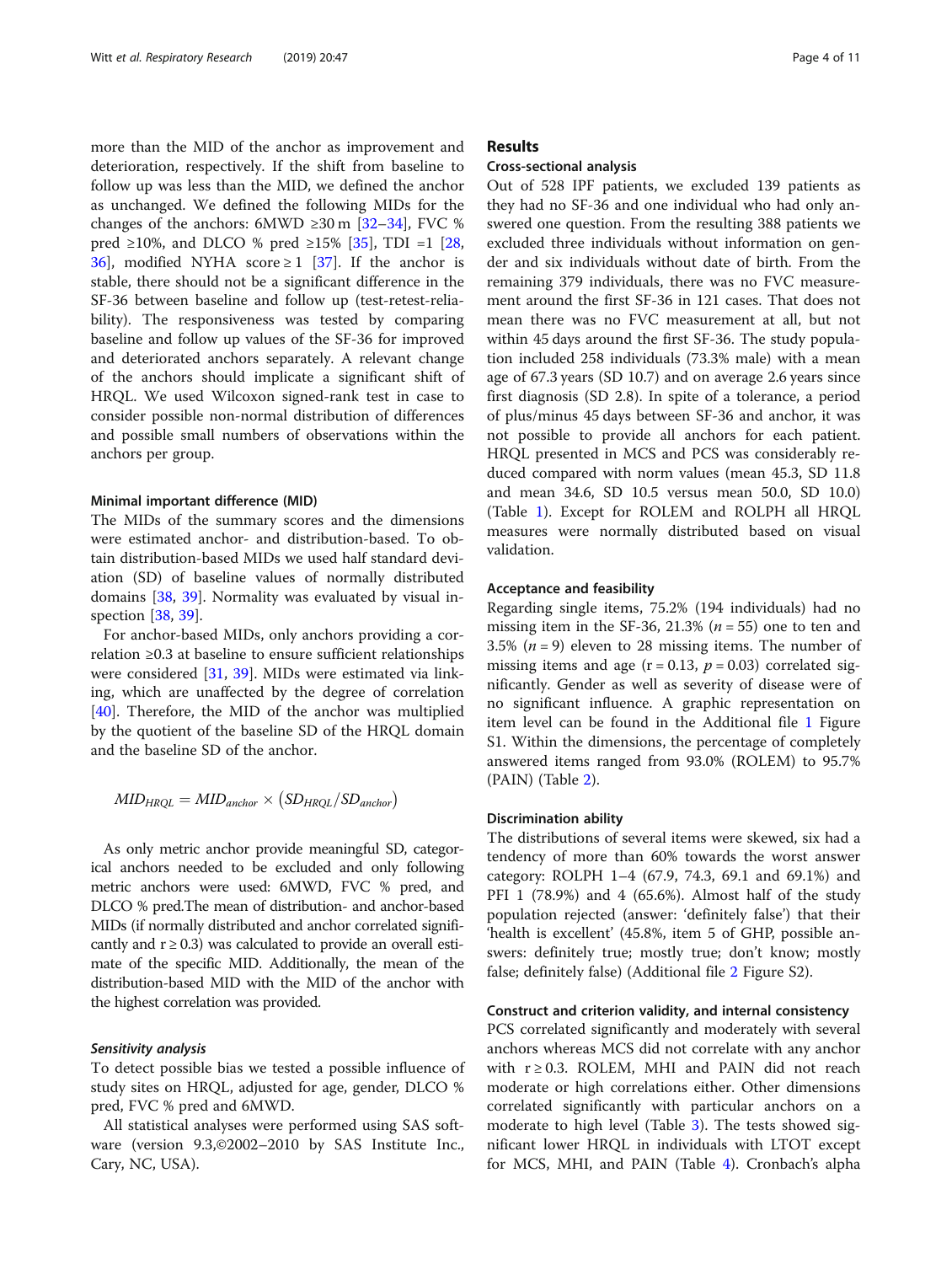#### <span id="page-4-0"></span>Table 1 Baseline characteristics

|                                    |                    | n<br>valid | n<br>missing | mean /<br>frequency | sd/<br>% |
|------------------------------------|--------------------|------------|--------------|---------------------|----------|
| Age (in years)                     | mean (sd)          | 258        | 0            | 67.3                | 10.7     |
| Gender                             | frequency (%)      | 258        | 0            |                     |          |
|                                    | male               |            |              | 189                 | 73.3     |
| Study site                         | frequency (%)      | 258        | 0            |                     |          |
|                                    | Paris              |            |              | 73                  | 28.3     |
|                                    | Giessen            |            |              | 153                 | 59.3     |
|                                    | London             |            |              | 9                   | 3.5      |
|                                    | Vienna             |            |              | 12                  | 4.7      |
|                                    | Prague             |            |              | 3                   | 1.2      |
|                                    | Napoli             |            |              | 1                   | 0.4      |
|                                    | Budapest           |            |              | 6                   | 2.3      |
| Smoker                             | frequency (%)      |            |              |                     |          |
|                                    | current or<br>ever | 248        | 10           | 181                 | 73.0     |
| Time since<br>diagnosis (in years) | mean (sd)          | 249        | 9            | 2.6                 | 2.8      |
| FVC (in percent of<br>predicted)   | mean (sd)          | 258        | 0            | 62.7                | 19.8     |
| DLCO (in percent of<br>predicted)  | mean (sd)          | 228        | 30           | 41.8                | 18.8     |
| 6MWD (in meters)                   | mean (sd)          | 181        | 77           | 403.1               | 120.1    |
| <b>LTOT</b>                        | frequency (%)      |            |              |                     |          |
|                                    | current            | 244        | 14           | 82                  | 33.6     |
| LTx                                | frequency (%)      | 239        | 19           |                     |          |
|                                    | listed             |            |              | 3                   | 1.3      |
|                                    | transplantated     |            |              | 4                   | 1.7      |
| SF-36                              | mean (sd)          |            |              |                     |          |
|                                    | PCS                | 232        | 26           | 34.6                | 10.5     |
|                                    | <b>MCS</b>         | 232        | 26           | 45.3                | 11.8     |
|                                    | GHP                | 250        | 8            | 40.3                | 18.4     |
|                                    | PFI                | 253        | 5            | 42.2                | 27.8     |
|                                    | <b>ROLPH</b>       | 247        | 11           | 30.2                | 40.5     |
|                                    | <b>ROLEM</b>       | 244        | 14           | 56.2                | 45.8     |
|                                    | SOCIAL             | 257        | 1            | 62.0                | 28.5     |
|                                    | MHI                | 250        | 8            | 62.5                | 21.3     |
|                                    | PAIN               | 255        | 3            | 65.1                | 28.2     |
|                                    | <b>VITAL</b>       | 253        | 5            | 40.0                | 18.9     |
| BDI (range 0-12)                   | frequency (%)      | 140        | 118          |                     |          |
|                                    | $\overline{4}$     |            |              | 2                   | 1.4      |
|                                    | 5                  |            |              | 3                   | 2.1      |
|                                    | 6                  |            |              | 44                  | 31.4     |
|                                    | 7                  |            |              | 48                  | 34.3     |
|                                    | 8                  |            |              | 30                  | 21.4     |
|                                    | 9                  |            |              | 10                  | 7.1      |
|                                    | 10                 |            |              | 3                   | 2.1      |

|  | Table 1 Baseline characteristics (Continued) |  |
|--|----------------------------------------------|--|
|  |                                              |  |

|               | n<br>valid | n  | mean $/$<br>frequency | sd/<br>% |
|---------------|------------|----|-----------------------|----------|
| frequency (%) | 196        | 62 |                       |          |
| 1             |            |    | 35                    | 17.9     |
| 2             |            |    | 61                    | 31.1     |
| 3             |            |    | 44                    | 22.5     |
| 4             |            |    | 27                    | 13.8     |
| 5             |            |    | 29                    | 14.8     |
| frequency (%) | 229        | 29 |                       |          |
| 1             |            |    | 23                    | 10.0     |
| 2             |            |    | 97                    | 42.4     |
| 3             |            |    | 95                    | 41.5     |
| 4             |            |    | 14                    | 6.1      |
|               |            |    |                       | missing  |

Abbreviations: sd standard deviation, FVC forced vital capacity, DLCO Diffusing capacity of the lungs for carbon monoxide, 6MWD 6 min walking distance, LTOT Long-term oxygen therapy, LTx Lung transplantation, SF-36, BDI Baseline Dyspnoea Index, mMRC Modified Medical Research Council Dyspnea Scale, NYHA New York Heart Association

ranged from 0.85 (SOCIAL) to 0.87 (ROLEM), MCS and PCS showed a good internal consistency as well (0.86 both).

#### Longitudinal analysis

SF-36 follow-up data were available of 161 individuals, where almost half of them (78, 48.5%) had up to four further documentations of HRQL and the maximum of filled in SF-36 was 10. The mean time between baseline and all considered follow-ups was 1.3 years (SD 0.88, range 0.1–5.0 years). The number of considered matches of anchors and HRQL  $(n = 591)$  was higher than the number of individuals within the follow-up study population, as different visits per patient needed to be considered to provide as much timely congruent documented anchors and filled in SF-36 questionnaires per individual as possible. Moreover, we accepted individuals twice with their first and last observation per anchor, if their health status of the respective anchor varied.

#### Test-retest-reliability and responsiveness

Analyses for test-retest-reliability did not show significant differences of HRQL except for SOCIAL and the anchor FVC % pred (Table [5\)](#page-6-0). Individuals with relevant changes of the health status based on the anchors had significant changes in all SF-36 dimensions and summary scales except for PAIN (responsiveness) (Table [6\)](#page-7-0).

#### Minimal important difference (MID)

The normal distribution could not be assumed for ROLEM and ROLPH and valid distribution-based MIDs could not be provided for both dimensions. As we considered only anchors with a correlation of at least 0.3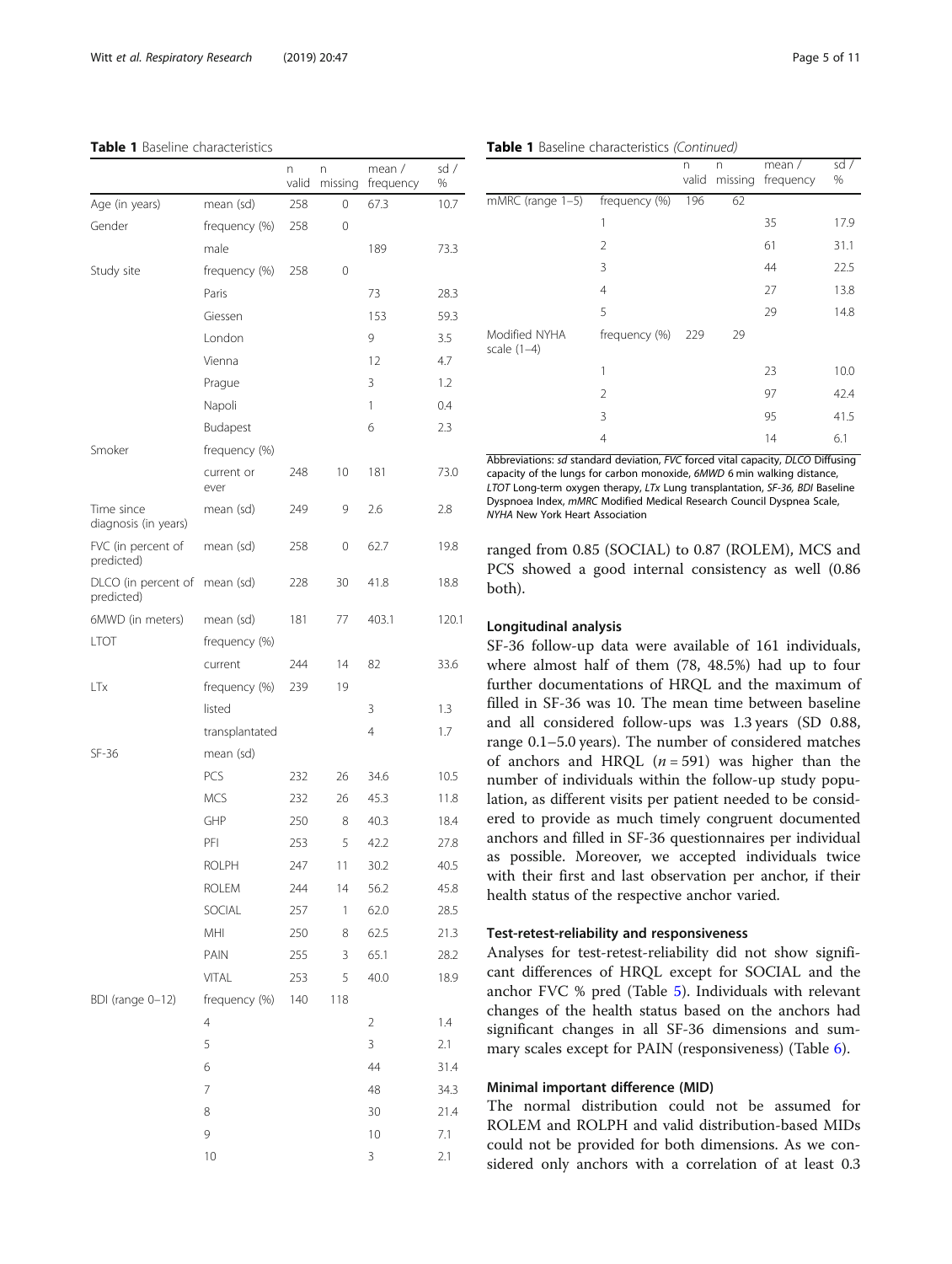<span id="page-5-0"></span>Table 2 Missing items within the dimensions

|                                  |                | GHP            |      |                | PFI  |     | <b>ROLPH</b> |     | <b>ROLEM</b> |     | SOCIAL |              | MHI    |                | PAIN  |                | VITAL |  |
|----------------------------------|----------------|----------------|------|----------------|------|-----|--------------|-----|--------------|-----|--------|--------------|--------|----------------|-------|----------------|-------|--|
| Number of items within dimension |                | 5              |      | 10             |      | 4   |              | 3   |              | 2   |        | 5            |        | $\overline{2}$ |       | 4              |       |  |
| Number of missing values (%)     | $\circ$        | 242            | 93.8 | 234            | 90.7 | 241 | 93.41        | 240 | 93.02        | 245 | 94.96  | 244          | 94.57  | 247            | 95.74 | 246            | 95.35 |  |
|                                  |                | 6              | 2.33 | 12             | 4.65 | 5   | 1.94         | 4   | 1.55         | 12  | 4.65   | 5            | 1.94   | 8              | 3.1   | $\overline{4}$ | 1.55  |  |
|                                  | $\overline{2}$ | $\overline{2}$ | 0.78 | $\overline{4}$ | 1.55 |     | 0.39         | 5   | 1.94         |     | 0.39   | $\mathbf{1}$ | 0.39   | 3              | 1.16  | 3              | 1.16  |  |
|                                  | 3              | $\overline{2}$ | 0.78 | $\overline{1}$ | 0.39 | 8   | 3.1          | 9   | 3.49         |     |        |              | 20.78  |                |       |                |       |  |
|                                  | $\overline{4}$ | 6              | 2.33 |                |      | 3   | 1.16         |     |              |     |        |              | 2 0.78 |                |       | 5              | 1.94  |  |
|                                  | 5              |                |      | 2              | 0.78 |     |              |     |              |     |        |              | 4 1.55 |                |       |                |       |  |
|                                  | 6              |                |      |                |      |     |              |     |              |     |        |              |        |                |       |                |       |  |
|                                  | 7              |                |      |                | 0.39 |     |              |     |              |     |        |              |        |                |       |                |       |  |
|                                  | 8              |                |      | 2              | 0.78 |     |              |     |              |     |        |              |        |                |       |                |       |  |
|                                  | 9              |                |      |                | 0.39 |     |              |     |              |     |        |              |        |                |       |                |       |  |
|                                  | 10             |                |      |                | 0.39 |     |              |     |              |     |        |              |        |                |       |                |       |  |

Abbreviations: GHP General health perceptions, PFI Physical functioning, ROLPH Physical role functioning, ROLEM emotional role functioning, SOCIAL Social role functioning, MHI Mental health, PAIN bodily pain, VITAL Vitality

and none of the anchors correlated sufficiently with MCS, ROLEM, GHP, MHI and PAIN, it was not possible to provide any anchor based-MIDs for them. Combining the criteria of normal distribution and an at least moderate correlation, it was not possible to calculate a MID for ROLEM. The overall mean MID of PCS and MCS were five and six, respectively. Mean MIDs of the dimensions ranged from seven to 21 based on anchors correlating with  $r \geq 0.3$  and estimated MIDs of normally distributed domains and summary scores. Taking only distribution-based values and the MID of the anchor with the highest correlation, the mean MIDs ranged from seven to 14 (Table [7\)](#page-8-0).

Sensitivity analysis.

The patients of the study sites varied in HRQL, disease severity, age and gender. After adjusting for age, gender,

Table 3 Criterion validity analysed via correlation coefficiants

DLCO % pred, FVC % pred and 6MWD there was no influence of study site on HRQL detectable.

#### **Discussion**

The SF-36 seems to provide adequate psychometric properties to assess HRQL in IPF cohort. Our analysis demonstrated an increased number of missing items in older patients [[41\]](#page-10-0). It is well known, that in an older population the number of missing items is higher [[42](#page-10-0), [43\]](#page-10-0). Especially items containing the wording 'work or other regular daily activity' (dimensions ROLEM and ROLPH) led to a higher number of missing values in our study as well as in the studies of Hayes et al. and Mallinson [[42,](#page-10-0) [43](#page-10-0)].

A possible reason could be a misunderstanding of the wording 'work or other regular daily activity' as probably most of the older participants were retired or not able to

|                          | n <sup>c</sup> | <b>PCS</b> | <b>MCS</b> | PFI       | ROI FM   | ROI PH    | GHP       | <b>MHI</b> | VITAL     | SOCIAL    | PAIN     |  |  |  |
|--------------------------|----------------|------------|------------|-----------|----------|-----------|-----------|------------|-----------|-----------|----------|--|--|--|
| FVC % pred <sup>a</sup>  | 232-257        | $0.35***$  | $-0.01$    | $0.35***$ | 0.11     | $0.35***$ | $0.26***$ | < 0.01     | $0.20*$   | 0.11      | 0.07     |  |  |  |
| DLCO % pred <sup>a</sup> | 208-227        | $0.36**$   | 0.05       | $0.39**$  | $0.14*$  | $0.37**$  | $0.22*$   | 0.04       | $0.20*$   | $0.23*$   | 0.02     |  |  |  |
| 6MWD <sup>a</sup>        | 167-180        | $0.44**$   | $0.17*$    | $0.53**$  | $0.18*$  | $0.37**$  | $0.29*$   | $0.22*$    | $0.32**$  | $0.31**$  | $0.17*$  |  |  |  |
| mMRC <sup>b</sup>        | 180-196        | $-0.48**$  | $-0.11$    | $-0.61**$ | $-0.14$  | $-0.3**$  | $-0.32**$ | $-0.13$    | $-0.37**$ | $-0.31**$ | $-0.16*$ |  |  |  |
| <b>BDI</b> <sup>b</sup>  | 131-140        | $0.25*$    | $-0.05$    | $0.38**$  | $-0.02$  | 0.11      | 0.09      | 0.01       | $0.22*$   | 0.14      | 0.14     |  |  |  |
| <b>NYHA</b> <sup>b</sup> | $206 - 228$    | $-0.33**$  | $-0.09$    | $-0.41**$ | $-0.17*$ | $-0.37**$ | $-0.22*$  | $-0.13*$   | $-0.3***$ | $-0.18*$  | $-0.09$  |  |  |  |

<sup>a</sup>Pearson correlation

<sup>b</sup>Spearman correlation

<sup>c</sup>sample size varying depending on temporal relation of anchors and filled in SF-36, number of missing items within SF-36 and the possibility to calculate dimensions and summary scores

 $*$ *p* < 0.05

 $**p < 0.0001$ 

bold at least moderate criterion validity ( $r \ge 0.3$ )

Abbreviations: FVC pred forced vital capacity percent predicted, DLCO pred diffusing capacity of the lungs for carbon monoxide percent predicted, 6MWD 6 min walking distance, mMRC Modified Medical Research Council Dyspnea Scale, BDI Baseline Dyspnoea Index, NYHA New York Heart Association, GHP general health perceptions, PFI physical functioning, ROLPH physical role functioning, ROLEM emotional role functioning, SOCIAL social role functioning, MHI Mental health, PAIN bodily pain, VITAL Vitality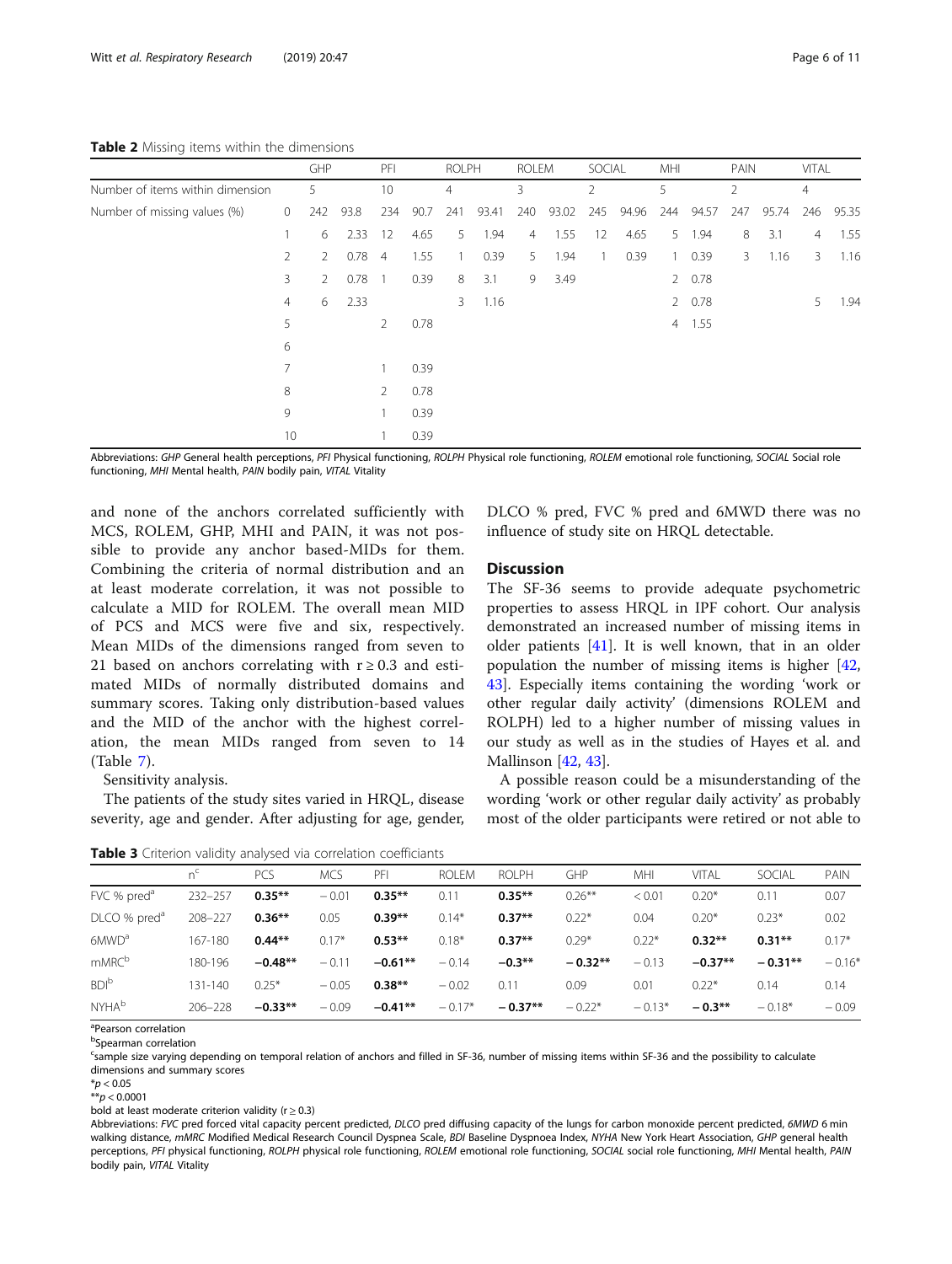<span id="page-6-0"></span>Table 4 Construct validity: mean difference of QOL between patients without and with long-term oxygen therapy; significant differences of QOL confirm criterion validity

| $n^a = 220 - 243$ | mean difference | sd   |
|-------------------|-----------------|------|
| PSC               | $7.7***$        | 9.9  |
| <b>MSC</b>        | 4.0             | 11.9 |
| PFI               | $25.4***$       | 25.7 |
| <b>ROLEM</b>      | $19.9*$         | 45.3 |
| <b>ROLPH</b>      | $25.7***$       | 38.8 |
| GHP               | $10.2*$         | 18.9 |
| MHI               | 5.9             | 21.2 |
| VITAL             | $10.4*$         | 19.4 |
| SOCIAL            | $19.7*$         | 28.2 |
| PAIN              | 2.4             | 28.3 |

a sample size varying depending on temporal relation of anchors and filled in SF-36, number of missing items within SF-36 and the possibility to calculate dimensions and summary scores

 $*p < 0.05$  $**p < 0.001$ 

Abbreviations: QOL Quality of life, sd standard deviation, PCS Physical component score, MCS Mental component score, GHP General health perceptions, PFI Physical functioning, ROLPH physical role functioning, ROLEM emotional role functioning, SOCIAL Social role functioning, MHI Mental health, PAIN bodily pain, VITAL vitality

hold down a regular job [[42\]](#page-10-0). As 75.2% of participants completed the questionnaire without any missing values in our study, we assumed that the higher age of most of the patients suffering IPF is not necessarily a limiting factor.

As we expected in a severe disease such as IPF, there was a floor effect of the items regarding limitations in 'vigorous activities' and 'climbing several flights of stairs' (dimension PFI) as well as the statement 'my health is excellent' (dimension GHP). As the dimension PFI contains ten items and considers different levels of activities, the floor effect of two items may be acceptable. Surprisingly, 4.4 and 7.9% of our study population declared to have no limitations at all in these two physical activity categories and 1.6% rated their health as excellent.

Construct validity was also given. However, the measured dimensions MHI and PAIN and the MCS were not significantly reduced in individuals suffering LTOT. This might be caused by a positive influence of LTOT on well-being in some IPF patients. Regarding the criterion validity, it needs to be mentioned that the correlation of the anchors and MCS was lower than the correlation of the anchors and the PCS, which was also found in other studies [[17](#page-9-0), [44](#page-10-0), [45\]](#page-10-0). Furthermore, the influence of dyspnea and physical activity measured via mMRC, BDI, NYHA, and 6MWD on HRQL was higher than the influence of clinical parameters as vital and diffusion capacity. Other studies also showed similar results with varying interpretation of the relevance of the correlation between pulmonary function and HRQL [[16,](#page-9-0) [46](#page-10-0)–[49\]](#page-10-0).

Longitudinal analysis indicated sufficient psychometric properties, whereas the small number of observations

Table 5 Test-retest-reliability: mean change of QOL in stable health status in anchor; non-significant changes of QOL confirm testretest-reliability

|              | <b>FVC</b> | $82 - 106$ |        | <b>DLCO</b><br>$73 - 89$ |        | 6MWD |           | SF-36 item |           | TDI  |        | <b>NYHA</b> |  |
|--------------|------------|------------|--------|--------------------------|--------|------|-----------|------------|-----------|------|--------|-------------|--|
| $n^a$        |            |            |        |                          |        |      | $28 - 28$ |            | $22 - 24$ |      |        |             |  |
|              | mean       | sd         | mean   | sd                       | mean   | sd   | mean      | sd         | mean      | sd   | mean   | sd          |  |
| <b>PSC</b>   | $-0.7$     | 8.4        | $-0.4$ | 7.7                      | $-0.8$ | 7.0  | 0.6       | 9.4        | $-0.3$    | 7.9  | $-0.7$ | 8.3         |  |
| <b>MSC</b>   | $-0.7$     | 10.0       | $-0.2$ | 9.9                      | $-1.0$ | 8.7  | $-0.3$    | 7.0        | 0.1       | 8.7  | $-0.7$ | 10.5        |  |
| PFI          | $-1.0$     | 19.7       | $-1.7$ | 20.7                     | $-4.7$ | 18.1 | 2.8       | 21.9       | 1.6       | 21.4 | $-3.0$ | 21.3        |  |
| <b>ROLEM</b> | $-0.7$     | 51.9       | $-0.9$ | 47.8                     | $-2.1$ | 43.9 | 0.0       | 46.3       | 12.1      | 43.1 | $-3.3$ | 51.9        |  |
| <b>ROLPH</b> | $-1.3$     | 35.9       | $-1.2$ | 32.8                     | $-5.3$ | 31.7 | 6.8       | 42.1       | 6.1       | 35.0 | 0.8    | 35.9        |  |
| GHP          | $-1.3$     | 16.8       | $-0.5$ | 17.0                     | $-5.0$ | 19.1 | $-1.3$    | 15.7       | $-0.9$    | 12.9 | $-0.1$ | 18.5        |  |
| MHI          | $-1.7$     | 15.6       | $-0.9$ | 15.8                     | $-4.3$ | 15.2 | 0.2       | 14.0       | $-0.3$    | 13.9 | $-0.7$ | 15.9        |  |
| <b>VITAL</b> | $-0.1$     | 16.1       | $-1.2$ | 16.2                     | $-1.8$ | 14.1 | 1.0       | 13.7       | $-7.2$    | 17.6 | $-1.5$ | 14.8        |  |
| SOCIAL       | $-3.4*$    | 21.4       | $-1.0$ | 22.9                     | 0.0    | 21.7 | $-5.3$    | 17.1       | $-1.6$    | 25.1 | $-4.3$ | 23.5        |  |
| PAIN         | 0.2        | 28.3       | 1.2    | 27.3                     | 2.5    | 24.3 | 0.4       | 29.2       | $-6.2$    | 26.4 | $-2.2$ | 28.3        |  |

a sample size varying depending on temporal relation of anchors and filled in SF-36, number of missing items within SF-36 and the possibility to calculate dimensions and summary scores

 $**p < 0.001$ 

Abbreviations: PCS physical component score, MCS mental component score, GHP general health perceptions, PFI physical functioning, ROLPH physical role functioning, ROLEM emotional role functioning, SOCIAL social role functioning, MHI mental health, PAIN bodily pain, VITAL vitality, sd standard deviation, FVC forced vital capacity, DLCO diffusing capacity of the lungs for carbon monoxide, 6MWD 6 min walking distance, SF-36 item indicating health status of the last year, TDI Transitional Dyspnoea Index, NYHA New York Heart Association

 $*$ p < 0.05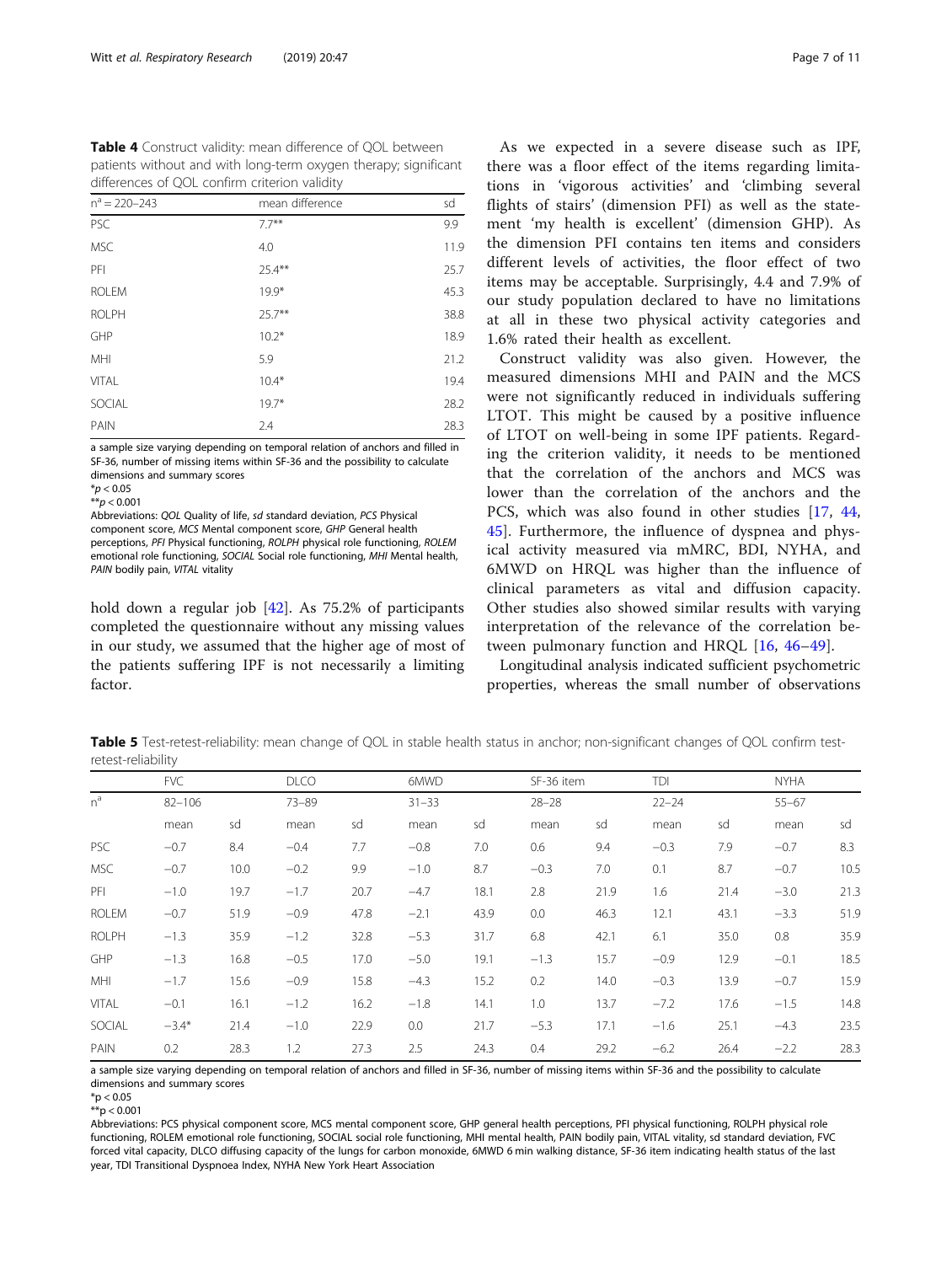|              | Improvement in the specific anchor   |      |             |           |          |           |            |           |         |           |             |           |  |
|--------------|--------------------------------------|------|-------------|-----------|----------|-----------|------------|-----------|---------|-----------|-------------|-----------|--|
|              | <b>FVC</b>                           |      |             |           | 6MWD     |           | SF-36 item |           | TDI     |           | <b>NYHA</b> |           |  |
| $n^a$        | $9 - 11$                             |      | $10 - 11$   |           |          | $14 - 17$ |            | $10 - 15$ |         | $15 - 16$ |             | $18 - 19$ |  |
|              | mean                                 | sd   | mean        | sd        | mean     | sd        | mean       | sd        | mean    | sd        | mean        | sd        |  |
| PSC          | $6.2*$                               | 6.5  | $-3.9$      | 9.6       | 3.0      | 10.5      | 4.0        | 10.1      | $4.3*$  | 11.1      | 1.8         | 9.4       |  |
| <b>MSC</b>   | $-3.6$                               | 13.1 | $-1.8$      | 10.5      | $-1.1$   | 10.2      | $-0.7$     | 9.0       | $-0.7$  | 8.3       | $-1.4$      | 7.3       |  |
| PFI          | 15.3                                 | 24.0 | $-3.9$      | 19.9      | 1.6      | 19.7      | $5.4*$     | 11.7      | 5.5     | 18.9      | $-3.2$      | 24.1      |  |
| <b>ROLEM</b> | $-16.7$                              | 72.4 | 0.0         | 64.8      | $-8.9$   | 47.9      | 0.0        | 62.9      | $-6.3$  | 42.5      | $-20.4*$    | 36.4      |  |
| <b>ROLPH</b> | 17.5                                 | 39.2 | $-25.0$     | 45.6      | 11.7     | 28.1      | 30.0       | 55.0      | 20.3    | 44.0      | 2.8         | 34.2      |  |
| GHP          | 7.1                                  | 20.8 | $-11.9*$    | 14.6      | 2.3      | 14.5      | 4.1        | 24.2      | 5.0     | 22.8      | 2.6         | 19.4      |  |
| MHI          | 2.0                                  | 19.0 | $-4.2$      | 10.2      | 3.2      | 11.7      | $-1.0$     | 9.6       | 1.9     | 16.7      | 1.7         | 11.7      |  |
| <b>VITAL</b> | 4.5                                  | 12.8 | $-2.3$      | 14.0      | 4.4      | 13.4      | 4.0        | 16.5      | 7.4     | 14.8      | 1.1         | 14.1      |  |
| SOCIAL       | 1.1                                  | 30.8 | $-10.2*$    | 9.4       | 0.0      | 15.3      | 1.8        | 18.9      | 3.1     | 23.0      | 6.6         | 21.0      |  |
| PAIN         | 0.2                                  | 31.9 | 4.9         | 23.9      | 11.5     | 28.8      | 1.3        | 23.8      | $-0.3$  | 36.1      | 6.9         | 29.6      |  |
|              | deterioration in the specific anchor |      |             |           |          |           |            |           |         |           |             |           |  |
|              | <b>FVC</b>                           |      | <b>DLCO</b> |           | 6MWD     |           | SF-36 item |           | TDI     |           | <b>NYHA</b> |           |  |
| $n^a$        | $30 - 36$                            |      |             | $22 - 28$ |          | $29 - 36$ |            | $37 - 45$ |         |           | $29 - 40$   |           |  |
|              | mean                                 | sd   | mean        | sd        | mean     | sd        | mean       | sd        | mean    | sd        | mean        | sd        |  |
| PSC          | $-2.6$                               | 10.3 | $-5.0$      | 10.4      | $-2.8*$  | 8.5       | $-3.0*$    | 9.5       | $-2.4$  | 7.8       | $-1.1$      | 9.0       |  |
| <b>MSC</b>   | $-2.9$                               | 13.0 | $-2.8$      | 10.0      | 0.1      | 9.6       | $-3.0*$    | 9.5       | $-0.7$  | 8.3       | $-1.0$      | 11.0      |  |
| PFI          | $-12.9*$                             | 23.8 | $-14.1*$    | 25.0      | $-9.3*$  | 21.4      | $-10.2*$   | 22.3      | $-3.9$  | 21.3      | $-2.7$      | 25.2      |  |
| <b>ROLEM</b> | $-7.3$                               | 62.1 | $-15.9$     | 49.1      | $-3.1$   | 44.3      | $-4.4$     | 48.5      | $-1.7$  | 37.9      | 2.2         | 57.7      |  |
| <b>ROLPH</b> | $-2.3$                               | 51.7 | $-15.0$     | 36.8      | $-14.5*$ | 33.0      | $-10.1$    | 35.8      | $-9.0*$ | 35.7      | $-4.9$      | 39.6      |  |
| GHP          | $-7.3*$                              | 17.1 | $-6.9$      | 16.8      | $-2.3$   | 17.4      | $-5.0$     | 15.0      | $-4.8*$ | 13.8      | $-6.7$      | 17.1      |  |
| MHI          | $-8.1$                               | 17.2 | $-4.4$      | 17.3      | $-2.1$   | 14.5      | $-5.8$     | 17.3      | $-4.1*$ | 13.5      | $-3.3$      | 17.7      |  |
| <b>VITAL</b> | $-8.2*$                              | 18.8 | $-3.7$      | 22.0      | $-3.0$   | 15.7      | $-6.8*$    | 15.0      | $-4.7*$ | 15.8      | $-0.4$      | 19.3      |  |
| SOCIAL       | $-10.8*$                             | 29.6 | $-12.9*$    | 25.6      | $-7.3$   | 30.5      | $-13.3*$   | 24.8      | $-1.5$  | 23.2      | $-14.1*$    | 32.2      |  |
| PAIN         | $-3.1$                               | 32.6 | $-10.0$     | 35.1      | 4.6      | 27.4      | $-3.3$     | 37.9      | $-2.7$  | 27.3      | $-8.1$      | 31.0      |  |

<span id="page-7-0"></span>Table 6 Responsiveness: mean change of QOL in changed health status in anchor; significant changes of QOL confirm responsiveness

a sample size varying depending on temporal relation of anchors and filled in SF-36, number of missing items within SF-36 and the possibility to calculate dimensions and summary scores

 $**p < 0.001$ 

Abbreviations: PCS Physical component score, MCS Mental component score, GHP General health perceptions, PFI Physical functioning, ROLPH physical role functioning, ROLEM emotional role functioning, SOCIAL Social role functioning, MHI Mental health, PAIN bodily pain, VITAL vitality, sd standard deviation, FVC Forced vital capacity, DLCO Diffusing capacity of the lungs for carbon monoxide, 6MWD 6 min walking distance, SF-36 item indicating health status of the last year, TDI Transitional Dyspnoea Index, NYHA New York Heart Association

limited the validity. Additionally, MIDs could not be estimated in all cases due to lacking sufficient correlation of anchors or missing normal distribution. If assumptions were given, the mean MIDs were higher compared to Swigris et al. (this study: range 5–21; Swigris et al.: range 2–4). Considering only the anchor with the highest correlation, the mean MIDs decreased and approached the MIDs of Swigris et al. Authors of the latter study used different methods and only two anchors [[17\]](#page-9-0). Additionally, the amount of correlations or distribution patterns were not considered in providing MIDs. The different methods in combination with the strongly selected study sample of the BUILD-1 trial may explain the differences in our results.

The strength of this study lies in the international multicentre population of the IPF individuals of all ages and disease stages without strict inclusion and exclusion criteria, which provides a 'real life' setting and transferable results. We investigated a potential influence of the study sites and countries on HRQL. After adjusting for age, gender, DLCO % pred, FVC % pred and 6MWD there was no correlation with HRQL. The number of incorrect diagnoses should be negligible as the diagnosis was based on multidisciplinary discussion and on ATS/

SD standard deviation

 $*$ *p* < 0.05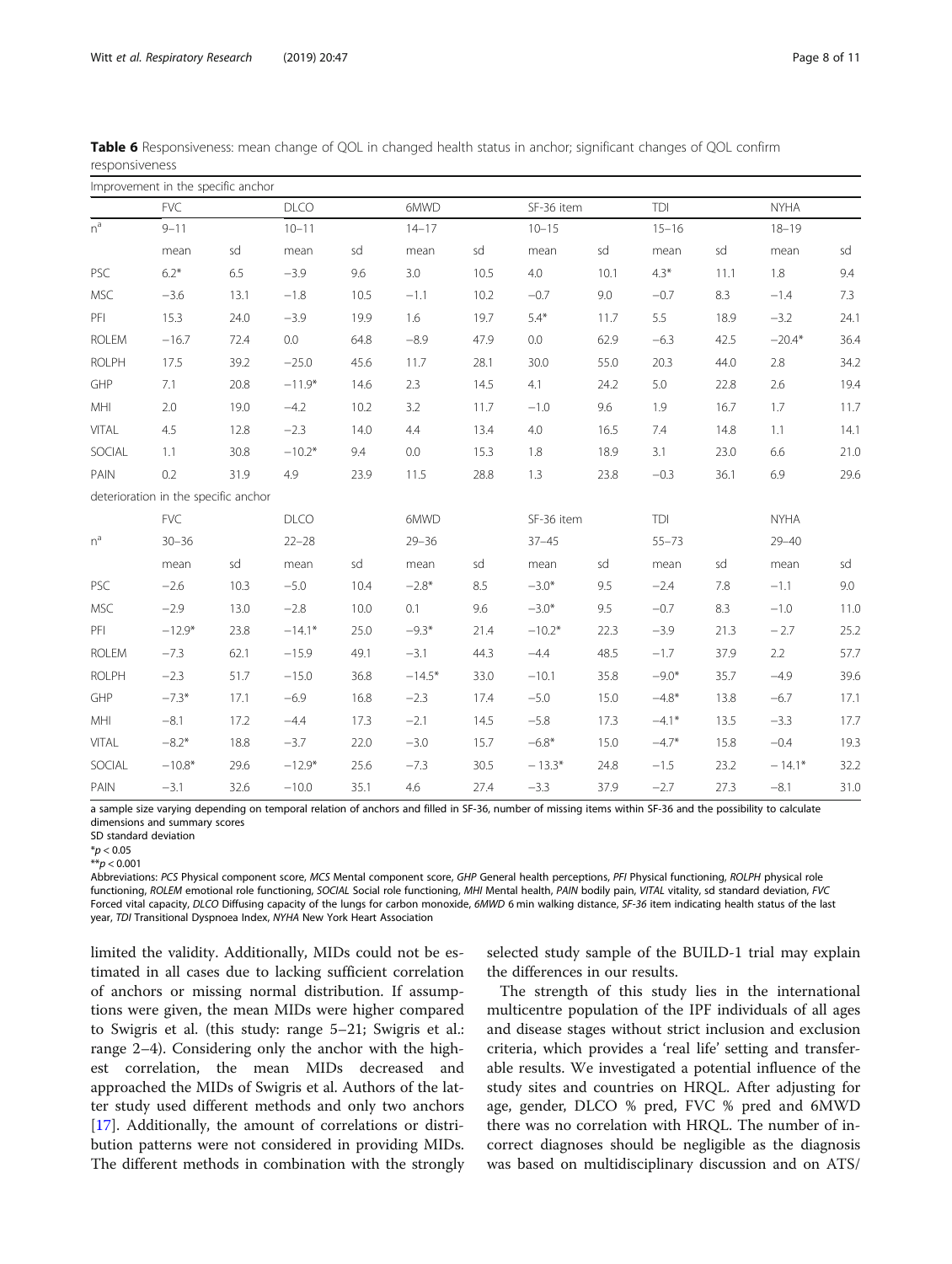|                    |                            | PCS            | <b>MCS</b> | PFI           | <b>ROLEM</b> | <b>ROLPH</b>  | <b>GHP</b> | <b>MHI</b> | VITAL       | SOCIAL       | PAIN |
|--------------------|----------------------------|----------------|------------|---------------|--------------|---------------|------------|------------|-------------|--------------|------|
| Distribution based |                            |                |            |               |              |               |            |            |             |              |      |
|                    | $1/2$ sd                   | 5.2            | 5.9        | 13.9          |              |               | 9.2        | 10.6       | 9.4         | 14.3         | 14.1 |
|                    | Anchor based via linking   |                |            |               |              |               |            |            |             |              |      |
|                    | <b>FVC</b>                 | 5.3            |            | 14.1          |              | 20.5          |            |            |             |              |      |
|                    | <b>DLCO</b>                | 8.4            |            | 22.2          |              | 32.3          |            |            |             |              |      |
|                    | 6MWD                       | 2.6            |            | 6.9           |              | 10.1          |            |            | 4.7         | 7.1          |      |
| <b>MID</b>         | Range <sup>a</sup>         | $2.6 - 8.4$    | 5.9        | $10.1 - 22.2$ |              | $10.1 - 32.3$ | 9.2        | 10.6       | $4.7 - 9.4$ | $7.1 - 14.3$ | 14.1 |
|                    | mean all <sup>a</sup>      | 5              | 6          | 14            |              | 21            | 9          | 11         |             | 11           | 14   |
|                    | mean selected <sup>b</sup> | $\overline{4}$ | 6          | 10            |              | 10            | 9          | 11         |             | 11           | 14   |

#### <span id="page-8-0"></span>Table 7 Minimal important differences (MID)

<sup>a</sup> based on anchor (if estimate is significant,  $r \ge 0.3$  or  $R^2 \ge 0.09$ ) and distribution based MID (in case of normal distribution)<br><sup>b</sup> based on anchor with the highest correlation (if estimate is significant,  $r \ge 0.$ Abbreviations: sd standard error, SEM Standard error of the mean, FVC pred forced vital capacity percent predicted, DLCO pred diffusing capacity of the lungs for carbon monoxide percent predicted, 6MWD 6 min walking distance, PCS Physical component score, MCS Mental component score, GHP General health perceptions, PFI Physical functioning, ROLPH physical role functioning, ROLEM emotional role functioning, SOCIAL Social role functioning, MHI Mental health, PAIN bodily pain, VITAL vitality

ERS/JRS/ALAT guideline criteria [\[4,](#page-9-0) [50\]](#page-10-0). To consider clinical and patient-centred values, we used objective anchors as lung function values (FVC % pred, DLCO % pred) and need of supplemental oxygen, (LTOT), as well as subjective parameters as dyspnea scores (self-reported by patients (mMRC, BDI/TDI) and physician (NYHA))and a measure of physical functioning (6MWD). The MID was estimated based on anchors as well as on distribution as widely recommended [\[51,](#page-10-0) [52](#page-10-0)].

Our study has several limitations. First of all, the follow-up intervals varied and only 62.6% of the study population had at least one follow-up SF-36. Additionally, in some cases the date of examination and visit was missing and the scheduled visit date was used as proxy instead. For example, in 19 of 364 analysed baseline and follow up SF-36 questionnaires the date needed to be approximated. The share of missing values of single items still met regulatory requirements. Some analyses were based on a small number of observations.

#### Conclusion

SF-36 appears to be a valid instrument to measure HRQL in IPF and so can be used in RCTs or individual monitoring of this disease. Nevertheless, the additional evaluation of longitudinal aspects and MIDs can be recommended to further analyse these factors. Our findings have a great potential impact on the evaluation of IPF patients in clinical trials as well as individual disease monitoring.

#### Additional files

[Additional file 1:](https://doi.org/10.1186/s12931-019-1010-5) Figure S1. Missingness map: On the y axis the individuals are sorted based on the frequency of missing items. On the x axis there are the single items clustered by their dimension. Bright fields indicate missingness, dark fields indicate answered items. (DOCX 70 kb)

[Additional file 2:](https://doi.org/10.1186/s12931-019-1010-5) Figure S2. Frequencies of answer categories on single item level including missing answers. The y axis shows the grouped items, the x axis indicates the frequency in numbers of the answer category or absence of answering, respectively. (DOCX 77 kb)

#### Abbreviations

6MWD: 6 min walking distance; BDI: Baseline Dyspnoea Index; DLCO % pred: percent of predicted value of carbon monoxide diffusion capacity of the lung; FVC % pred: percent of the predicted value of forced vital capacity; GHP: general health perception; GLI: Global Lungs Initiative; LTOT: long-term oxygen therapy; MHI: mental health; mMRC: Modified Medical Research Council Dyspnea Scale; NYHA: modified New York Heart Association Classification; PAIN: bodily pain; PFI: physical functioning; ROLEM: emotional role functioning; ROLPH: physical role functioning; SOCIAL: social role functioning; TDI: Transitional Dyspnoea Index; VITAL: Vitality

#### **Acknowledgements**

We would like to thank all the participants and physicians who contribute to the registry, as well as our patients who participated in this effort.

#### Funding

From 2008 to 2011 the European Commission funded the European IPFnetwork (eurIPFnet) within the Seventh Framework Programme. Since then the work has been continued on local funding through the members home institutions and through limited funding from pharma industry (Roche; Boehringer Ingelheim) and foundations ("Lung Fibrosis" Stipend of the Foundation Waldhof-Elgershausen, German Lung Foundation as well as Robert Pfitzer Foundation). With the end of the initial public funding cycle of eurIPFnet, the eurIPFreg/bank was continued as independent project of the section "Registries and Biobanks in Pneumology" of the TransMIT, the Intelectual Property Agency of the Justus-Liebig-University Gießen. The eurIPFreg Steering Committee which has been governing the registry since 2009 remains in charge. This Committee is comprised of Prof. Bruno Crestani (Hopital Bichat, Paris, France), Prof. Andreas Günther (University of Giessen,- Germany), Prof. Carlo Vancheri (University of Catania, Italy) and Prof. Athol Wells (Royal Brompton Hospital London, United Kingdom). Prof. Günther is the main Coordinator of the registry.

#### Availability of data and materials

The datasets generated and investigated during the current study are not publicly available due to registry regulations, but are available from the corresponding author on reasonable request and agreement of the Principle Investigators of the eurIPFreg.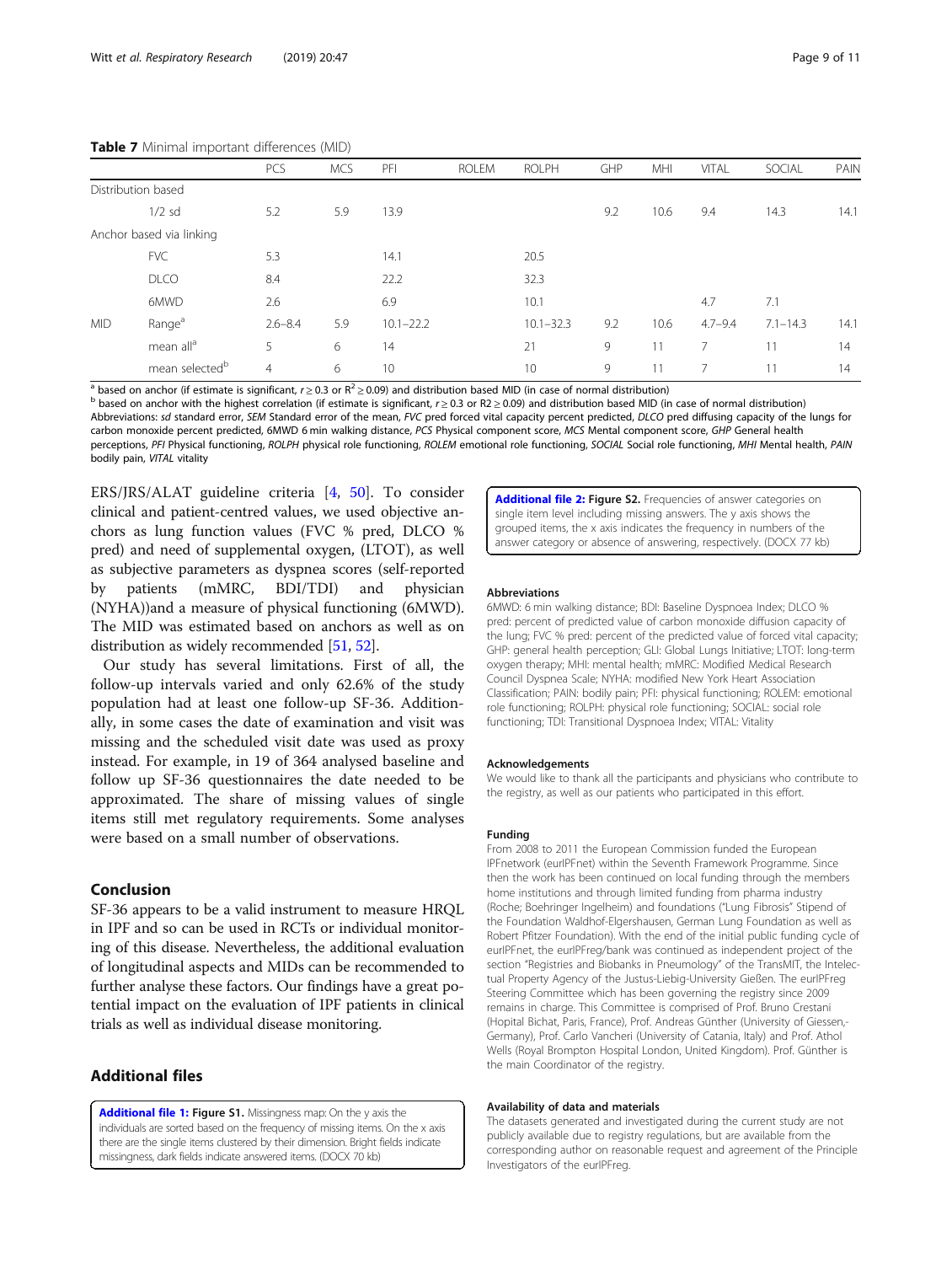#### <span id="page-9-0"></span>Authors' contributions

SW analysed and interpreted the patient data, performed the statistical analysis and wrote the manuscript. SW, RL, RH and LS created the statistical analysis plan. EK, NB, VM, PB, CV, AW, MV, AP, WK, WS, BC and AG recruited IPF patients for the registry and have been involved in drafting or revising the manuscript. All authors read and approved the final manuscript.

#### Ethics approval and consent to participate

Both, eurIPFreg and eurIPFbank (biobank of eurIPFreg) have been reviewed and received positive votes from institutional review boards in Germany (e.g. Ethics Committee of Justus-Liebig-University of Giessen; 111/08), France, Italy, Austria, Spain, Czech Republic, Hungary and the UK. The research was conducted strictly according to the principles of the Declaration of Helsinki. The eurIPFreg and eurIPFbank are listed in [ClinicalTrials.gov](http://clinicaltrials.gov) (NCT02951416).

#### Consent for publication

Not applicable.

#### Competing interests

The authors declare that they have no competing interests.

#### Publisher's Note

Springer Nature remains neutral with regard to jurisdictional claims in published maps and institutional affiliations.

#### Author details

1 Helmholtz Zentrum München, German Research Center for Environmental Health (GmbH), Institute of Health Economics and Health Care Management, Member of the German Center for Lung Research (DZL), Comprehensive Pneumology Center Munich (CPC-M), Neuherberg, Germany. <sup>2</sup>European IPF Registry & Biobank (eurlPFreg/bank), Giessen, Germany. <sup>3</sup>Universities of Giessen and Marburg Lung Center (UGMLC), Member of the German Center for Lung Research (DZL), Giessen, Marburg, Germany. <sup>4</sup>Hospital Clinico San Carlos, Madrid, Spain. <sup>5</sup>Department of Pulmonology, Semmelweis University, Budapest, Hungary. <sup>6</sup>Reference Center for Rare Pulmonary Diseases, Centre Hospitalier Universitaire Dijon-Bourgogne, INSERMU1231, Université Bourgogne/Franche-Comté, Dijon, France. <sup>7</sup>Department of Clinical and Molecular Biomedicine, Università degli Studi di Catania, Catania, Italy. <sup>8</sup>Interstitial Lung Disease Unit, Royal Brompton Hospital, London, UK. <sup>9</sup>First Faculty of Medicine, Thomayer University Hospital Prague, Prague, Czech Republic. <sup>10</sup>Ospedale San Gerardo, Monza, Italy. <sup>11</sup>Department of Thoracic Surgery, Vienna University Hospital, Vienna, Austria. <sup>12</sup>Cardio-Pulmonary Institute (CPI), EXC 2026, Project ID: 390649896, Justus-Liebig University Giessen , Giessen, Germany. 13Institut National de la Santé et de la Recherche Médicale (INSERM 700), Hôpital Bichat, Service de Pneumologie, Paris, France. <sup>14</sup>Ludwig-Maximilians-University, Munich Center of Health Sciences, Munich, Germany. 15AGAPLESION Lung Clinic Waldhof-Elgershausen, Greifenstein, Germany.

#### Received: 12 October 2018 Accepted: 20 February 2019 Published online: 01 March 2019

#### References

- 1. Bradley B, Branley HM, Egan JJ, Greaves MS, Hansell DM, Harrison NK, Hirani N, Hubbard R, Lake F, Millar AB, et al. Interstitial lung disease guideline: the British Thoracic Society in collaboration with the Thoracic Society of Australia and new Zealand and the Irish thoracic society. Thorax. 2008; 63(Suppl 5):v1–58.
- 2. Behr J, Gunther A, Bonella F, Geissler K, Koschel D, Kreuter M, Prasse A, Schonfeld N, Sitter H, Muller-Quernheim J, et al. German guideline for idiopathic pulmonary fibrosis - update on pharmacological therapies 2017. Pneumologie. 2018;72(2):155–68.
- 3. Behr J, Gunther A, Ammenwerth W, Bittmann I, Bonnet R, Buhl R, Eickelberg O, Ewert R, Glaser S, Gottlieb J, et al. German guideline for diagnosis and management of idiopathic pulmonary fibrosis. Pneumologie. 2013;67(2):81–111.
- Raghu G, Collard HR, Egan JJ, Martinez FJ, Behr J, Brown KK, Colby TV, Cordier JF, Flaherty KR, Lasky JA, et al. An official ATS/ERS/JRS/ALAT statement: idiopathic pulmonary fibrosis: evidence-based guidelines for diagnosis and management. Am J Respir Crit Care Med. 2011;183(6): 788–824.
- 5. Raghu G, Rochwerg B, Zhang Y, Garcia CA, Azuma A, Behr J, Brozek JL, Collard HR, Cunningham W, Homma S, et al. An official ATS/ERS/JRS/ALAT clinical practice guideline: treatment of idiopathic pulmonary fibrosis. An update of the 2011 clinical practice guideline. Am J Respir Crit Care Med. 2015;192(2):e3–19.
- 6. Russell A-M, Sprangers MAG, Wibberley S, Snell N, Rose DM, Swigris JJ. The need for patient-centred clinical research in idiopathic pulmonary fibrosis. BMC Med. 2015;13:240.
- 7. Raghu G, Collard HR, Anstrom KJ, Flaherty KR, Fleming TR, King TE Jr, Martinez FJ, Brown KK. Idiopathic pulmonary fibrosis: clinically meaningful primary endpoints in phase 3 clinical trials. Am J Respir Crit Care Med. 2012; 185(10):1044–8.
- 8. Belkin A, Swigris JJ. Health-related quality of life in idiopathic pulmonary fibrosis: where are we now? Curr Opin Pulm Med. 2013;19(5):474–9.
- 9. Swigris JJ, Fairclough D. Patient-reported outcomes in idiopathic pulmonary fibrosis research. Chest. 2012;142(2):291–7.
- 10. Reflection paper on the regulatory guidance for the use of health-related quality of life (HRQL) measures in the evaluation of medicinal products [[www.ema.europa.eu/docs/en\\_GB/document\\_library/Scientific\\_guideline/](http://www.ema.europa.eu/docs/en_GB/document_library/Scientific_guideline/2009/09/WC500003637.pdf) [2009/09/WC500003637.pdf](http://www.ema.europa.eu/docs/en_GB/document_library/Scientific_guideline/2009/09/WC500003637.pdf)].
- 11. Guidance for Industry and FDA Staff Qualification Process for Drug Development Tools [[https://www.fda.gov/downloads/drugs/guidances/](https://www.fda.gov/downloads/drugs/guidances/ucm230597.pdf) [ucm230597.pdf\]](https://www.fda.gov/downloads/drugs/guidances/ucm230597.pdf).
- 12. Ware JE Jr, Sherbourne CD. The MOS 36-item short-form health survey (SF-36). I. Conceptual framework and item selection. Med Care. 1992; 30(6):473–83.
- 13. Han MK, Bach DS, Hagan PG, Yow E, Flaherty KR, Toews GB, Anstrom KJ, Martinez FJ. SIldenafil preserves exercise capacity in patients with idiopathic pulmonary fibrosis and right-sided ventricular dysfunction. CHEST Journal. 2013;143(6):1699–708.
- 14. King TE, Brown KK, Raghu G, du Bois RM, Lynch DA, Martinez F, Valeyre D, Leconte I, Morganti A, Roux S, et al. BUILD-3: a randomized, controlled trial of Bosentan in idiopathic pulmonary fibrosis. Am J Respir Crit Care Med. 2011;184(1):92–9.
- 15. Raghu G, Brown KK, Costabel U, Cottin V, du Bois RM, Lasky JA, Thomeer M, Utz JP, Khandker RK, McDermott L, et al. Treatment of idiopathic pulmonary fibrosis with Etanercept. Am J Respir Crit Care Med. 2008;178(9):948–55.
- 16. Tomioka H, Imanaka K, Hashimoto K, Iwasaki H. Health-related quality of life in patients with idiopathic pulmonary fibrosis--cross-sectional and longitudinal study. Intern Med. 2007;46(18):1533–42.
- 17. Swigris JJ, Brown KK, Behr J, du Bois RM, King TE, Raghu G, Wamboldt FS. The SF-36 and SGRQ: validity and first look at minimum important differences in IPF. Respir Med. 2010;104(2):296–304.
- 18. King TE Jr, Behr J, Brown KK, du Bois RM, Lancaster L, de Andrade JA, Stahler G, Leconte I, Roux S, Raghu G. BUILD-1: a randomized placebocontrolled trial of bosentan in idiopathic pulmonary fibrosis. Am J Respir Crit Care Med. 2008;177(1):75–81.
- 19. Johnston BC, Ebrahim S, Carrasco-Labra A, Furukawa TA, Patrick DL, Crawford MW, Hemmelgarn BR, Schunemann HJ, Guyatt GH, Nesrallah G. Minimally important difference estimates and methods: a protocol. BMJ Open. 2015;5(10):e007953.
- 20. Guenther A, European IPF. Network: the European IPF network: towards better care for a dreadful disease. Eur Respir J. 2011;37(4):747–8.
- 21. Guenther A, Krauss E, Tello S, Wagner J, Paul B, Kuhn S, Maurer O, Heinemann S, Costabel U, Barbero MAN, et al. The European IPF registry (eurIPFreg): baseline characteristics and survival of patients with idiopathic pulmonary fibrosis. Respir Res. 2018;19(1):141.
- 22. Ware J, Kosinsky M, Dewey J: How to Score Version 2 of the SF-36 ® Health Survey. Lincoln, RI: QualityMetricIncorporated; 2000.
- 23. Morfeld M, Kirchberger I, Bullinger M: SF-36 Fragebogen zum Gesundheitszustand - deutsche Version des Short Form-36 Health Survey 2., ergänzte und überarbeitete Auflage: Hogrefe; 2011.
- 24. Butland RJ, Pang J, Gross ER, Woodcock AA, Geddes DM. Two-, six-, and 12 minute walking tests in respiratory disease. Br Med J (Clin Res Ed). 1982; 284(6329):1607–8.
- 25. McGavin CR, Gupta SP, McHardy GJ. Twelve-minute walking test for assessing disability in chronic bronchitis. Br Med J. 1976;1(6013):822–3.
- 26. Mungall IP, Hainsworth R. Assessment of respiratory function in patients with chronic obstructive airways disease. Thorax. 1979;34(2):254–8.
- 27. Criteria Committee of the New York Heart Association: Diseases of the heart and blood vessels. In: Nomenclature and Criteria for Diagnosis of Diseases